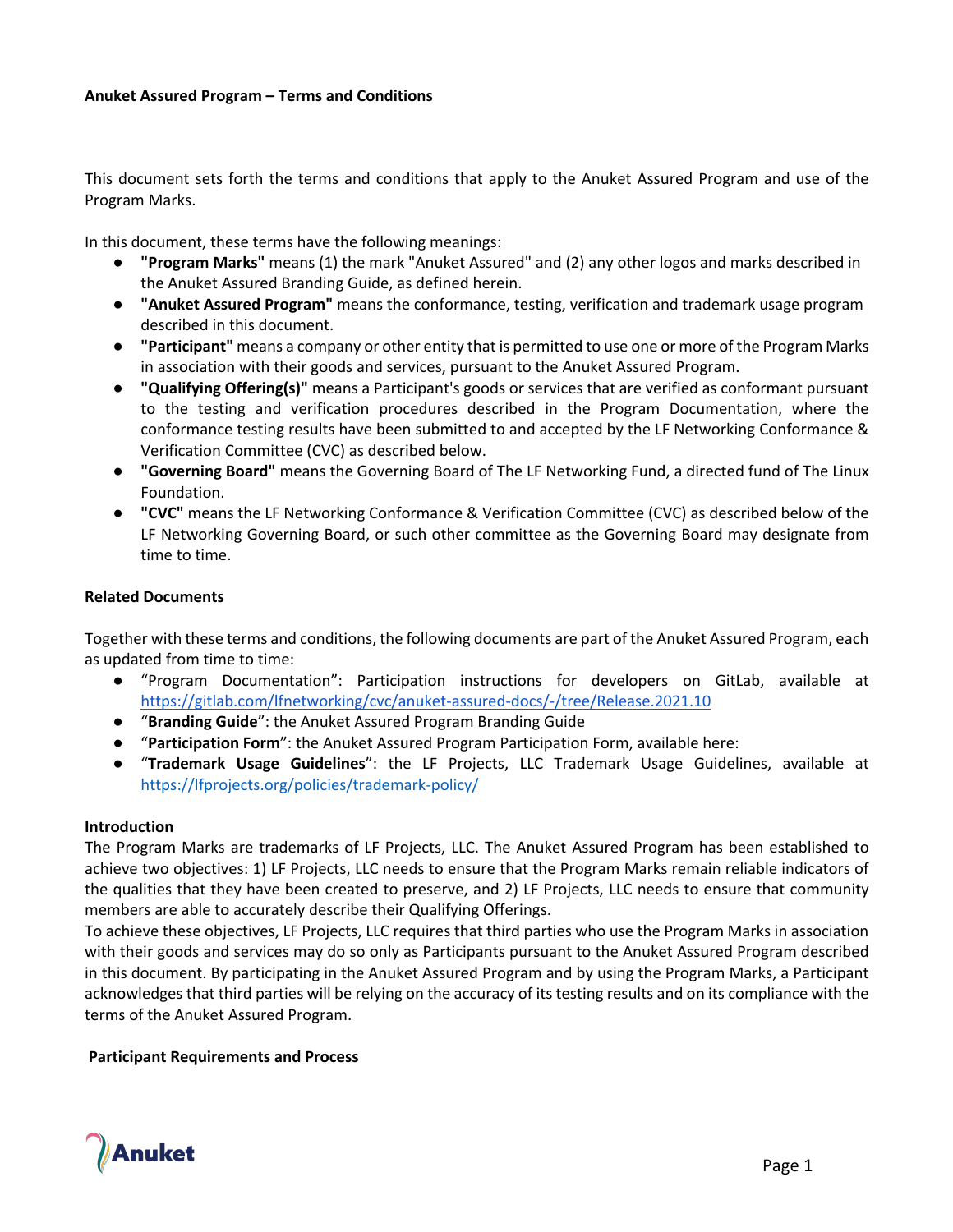In order to be a Participant in the Anuket Assured Program and to use the Program Marks, a Participant must do the following (each described in further detail below):

- 1. **Identify Offerings**: determine those of its goods and services with which it intends to use the Program Marks;
- 2. **Apply**: submit a signed Participation Form to The Linux Foundation;
- 3. **Test**: perform the tests specified in the Program Documentation on its designated goods and services, through self-testing or use of a third-party testing lab;
- 4. **Submit Test Results**: submit the results of these tests to the CVC for review and verification;
- 5. **Successful Review**: receive from the CVC confirmation that the test results have successfully passed and that the Qualifying Offerings are approved;
- 6. **Fees**: pay fees (if any) required for its participation in the Anuket Assured Program; and
- 7. **Ongoing Compliance**: continue to abide by the terms and conditions of the Anuket Assured Program throughout the period of the Participant's use of the Program Marks, including without limitation the specific requirements described below.

## **1. Identify Offerings**

The Participant should identify those of its goods and services, including specific version(s), with which it intends to use the Program Marks. These are the goods and services that will be subject to testing. If successful, and if the Participant fulfills the other requirements for the Anuket Assured Program, then these goods and services are considered "Qualifying Offerings" as defined above.

The Participant should also determine the version(s) of the Anuket software for which it plans to test. The initial version for testing of any Qualifying Offering may be any of the versions of the Anuket software that are supported under the Anuket testing software at that time.

# **2. Apply**

The Participant must submit a completed and signed Participation Form to The Linux Foundation, by email to anuketassured@lfnetworking.org or other method made available by The Linux Foundation.

The Participation Form must designate the specific Qualifying Offering(s) that will be tested and include other information requested on the Participation Form.

After the initial submission of a Participation Form, the Participant must promptly submit an updated Participation Form to The Linux Foundation prior to using the Program Marks with (1) new versions of existing Qualifying Offerings; (2) new versions of the Anuket software with existing Qualifying Offerings; or (3) Qualifying Offerings not listed on a previously-submitted Participation Form.

# **3. Test**

The Program Documentation contains details about the testing process and the specific tests that must be passed for a Participant's offering to be considered a Qualifying Offering. A Participant confirms that its goods and services are Qualifying Offerings by demonstrating that its offerings have successfully passed all of the tests set forth in the Program Documentation.

Tests may be performed through either of the following methods:

- *Self-testing.* The Participant may run the tests on their own goods and services, and collect the results generated by those tests.
- *Third-party testing.* The Participant may arrange for a third-party testing lab to run the tests on the Participant's goods and services. The Participant should arrange for the third party to collect the results generated by those tests, and to provide them to the Participant for submission as described below.

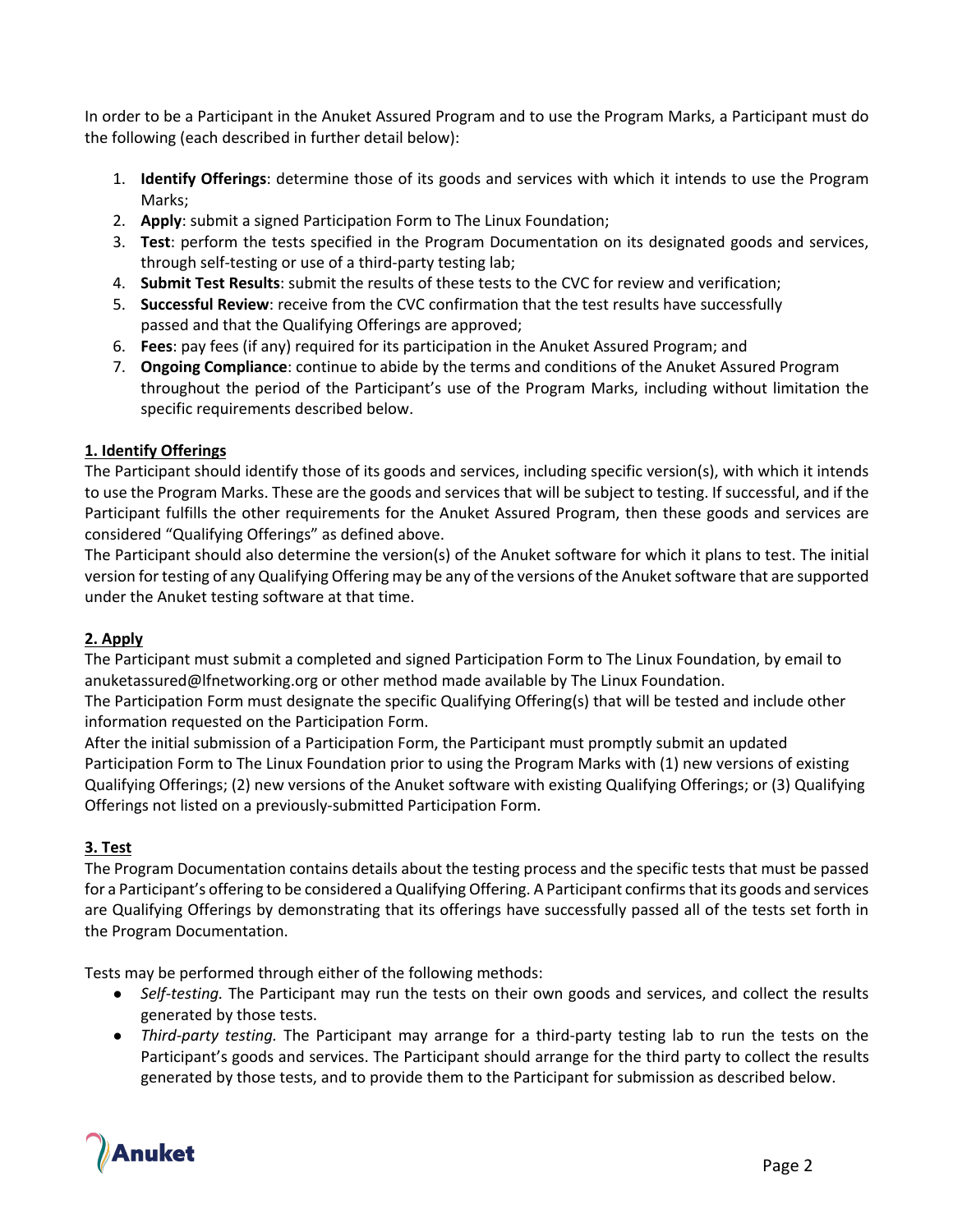The Anuket website may identify organizations providing third-party verification services as "preferred labs." However, any such listing is not intended as an endorsement or sponsorship of such organizations' services, and Participants may elect to use any third party for testing.

Regardless of the method of testing used, the Participant (and any third parties that it uses to provide testing services) may not alter in any way (i) the testing tools or (ii) the testing results generated by those tools, in each case with regards to the testing results that it submits for verification.

## **4. Submit Test Results**

At least 30 days prior to its desired first public use of the Program Marks, a Participant must submit to the CVC (in the manner described in the Program Certification Workflow Guide) a copy of the testing results generated by the Anuket Assured Program testing tools. This 30-day period may be shortened or waived by the CVC on a case-bycase basis in its discretion.

When the Participant is ready for the test results to be reviewed, the Participant must grant access to the test results for review in the manner described in the Program Documentation.

These results (or summaries thereof) may be made available to the public on an LF Networking website or public repository if and when Participant makes public use of the Program Marks. However, if the Participant decides not to proceed with any such public use following submission of testing results to the CVC, then upon Participant's written request to the CVC the test results will not be publicly disclosed.

*Categories:* The Program Documentation may also specify, for certain versions of the Anuket software, one or more "Categories" consisting of groups of different or additional functionality. These Categories will be associated with optional sets of additional tests and/or with certain types of Qualifying Offerings that may be associated with a Category. If a Participant's Qualifying Offering also passes the set of tests associated with a Category and meets any other criteria specified for that Category, then the Participant may additionally use with that Qualifying Offering any Program Marks designated for that Category.

# **5. Successful Review**

The Program Marks may only be used with Qualifying Offerings whose test results have been verified by the CVC as successfully passing the tests following submission (in the manner described in the Program Documentation).

If test results are determined by the CVC not to be successful, and if the Participant disagrees with this conclusion, then the Participant may specify in writing its reasons for disagreement and may submit those reasons to the CVC. Following review of the submission and a written response from the CVC, if the Participant still disagrees, it may then appeal the decision to the LF Networking Governing Board.

## **6. Fees**

The Anuket Assured Program website may from time to time set forth fees to be charged for participation, review of testing results, or additional costs. If so, the Participant will be required to pay such fees in order to participate in the Anuket Assured Program and to use the Program Marks.

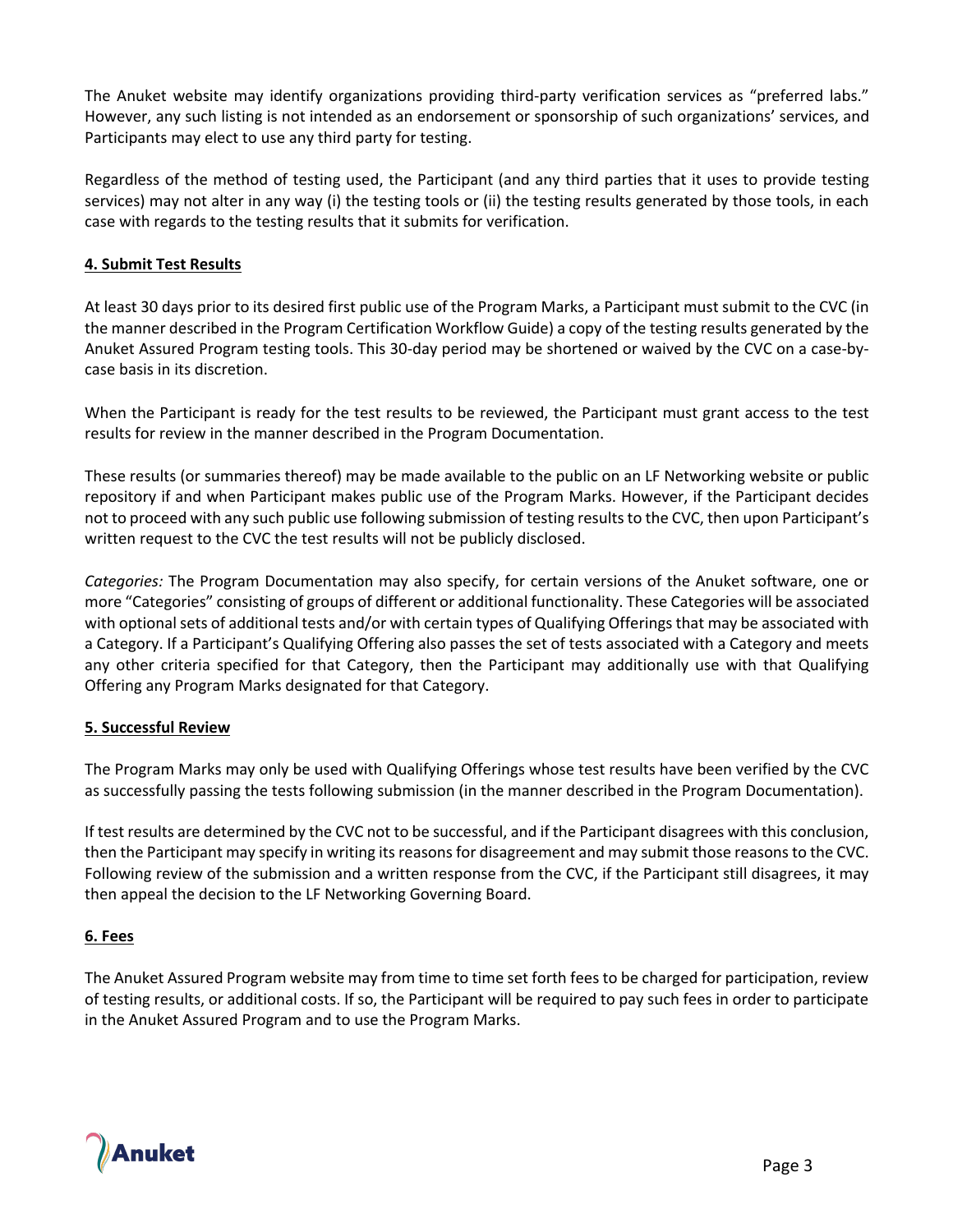## **7. Ongoing Compliance**

If the CVC confirms that the tests have been successfully passed, and if the other requirements for participation in the Anuket Assured Program have been met, then the Participant may use the Program Marks with its Qualifying Offerings, subject to the usage requirements described below in the section "Use of the Program Marks".

The Participant must continue to abide by the terms and conditions of the Anuket Assured Program throughout the period of the Participant's use of the Program Marks. This includes all of the terms set forth in this agreement, including without limitation the following specific requirements:

*Version Numbers*. If the Participant uses the Program Marks in any way, then the Participant must also include, in a location near the Program Marks, (a) the corresponding version number of the Anuket Assured software release (e.g., "2021.09") for which it passed the tests, and (b) the version of the Participant's goods and services that have qualified as Qualifying Offerings. Requirement (a) may be satisfied by using an Anuket Assured Program design containing this information in the form described in the Branding Guide. The Participant must not use the Program Marks in any way that may imply that a modified or different version of its goods and services was a Qualifying Offering if that version has not qualified. The Participant also must not imply that its Qualifying Offerings are associated with a release of the Anuket software that is different from the release for which it passed the tests.

The testing process and permission to use the Program Marks are intended for a specific version of a Qualifying Offering. If a Participant subsequently modifies a Qualifying Offering, then in order to use the Program Marks with the modified version, the Participant must successfully pass the corresponding tests for that version and submit to the CVC a copy of the new testing results generated by the testing tools.

Example: A Participant's Qualifying Offering "XYZ version 1.0" passed the tests for Anuket Assured release 2021.09. When the Participant describes XYZ version 1.0 as being "Anuket Assured", the Participant must also state that it was verified for Anuket release 2021.09. The Participant may not state or imply that it is verified for an earlier or later Anuket release. Additionally, if the Participant subsequently modifies XYZ or releases XYZ version 1.1, it may not describe that modified offering or later release as being "Anuket Assured" until it also has passed the tests and otherwise qualifies under the Anuket Assured Program.

*Conformance Time Period*. The Anuket Assured Program does not currently impose a time limit on the length of time during which a Participant may use the Program Marks with a Qualifying Offering. However, the Participants must continue to comply with all requirements of the Anuket Assured Program, including without limitation the requirements described above regarding accuracy in describing version numbers and regarding use of the Program Marks only with unmodified versions of Qualifying Offerings that have passed all applicable tests.

# **Use of the Program Marks**

Use of the Program Marks is only permitted for Participants who have satisfied the requirements of the Anuket Assured Program; is only permitted in connection with its Qualifying Offerings; and is only permitted for the usage time periods specified above. No other rights to use the Program Marks are permitted hereunder, except to the extent permitted under "fair use" or other applicable law. Any goodwill associated with use of the Program Marks shall inure to the benefit of LF Projects, LLC.

All use of the Program Marks is subject to the Trademark Usage Guidelines, which are incorporated herein.

Additionally, the following specific rules also apply to use of the Program Marks:

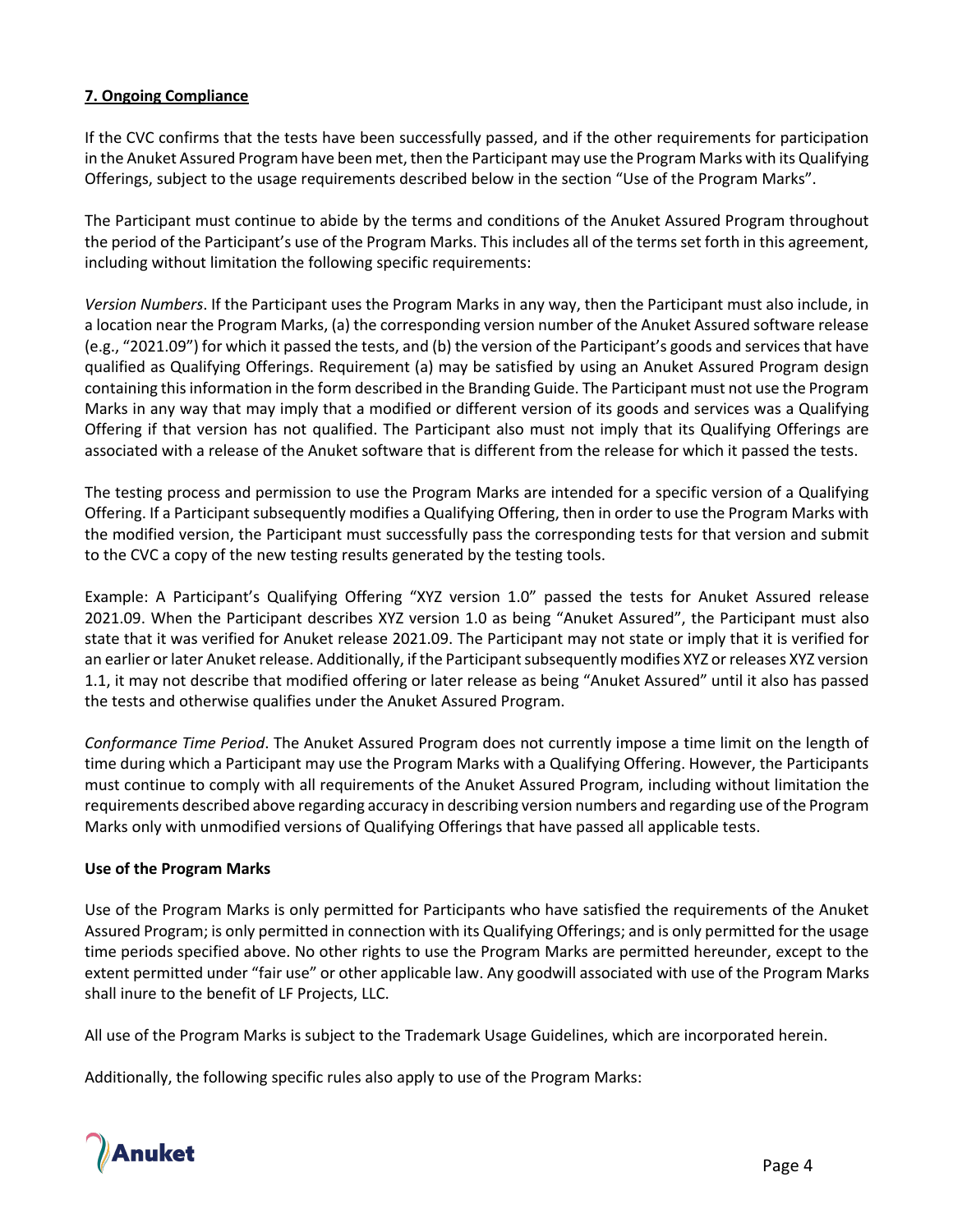- **Do** follow the requirements set forth in the Visual Branding Guide when using the Program Marks.
- **Do** specify, in a location near the Participant's use of the Program Marks, (a) the version of Anuket software (e.g., "2021.09") for which a Qualifying Offering has been tested and (b) the version of the Qualifying Offering that has passed the tests. Requirement (a) may be satisfied by using an Anuket Assured Program design containing this information in the form described in the Visual Branding Guide.
- **Do not** use the Program Marks except as permitted pursuant to the Anuket Assured Program's terms. For example, do not use the Program Marks in connection with a service offering that is not itself a Qualifying Offering, or with a formerly Qualifying Offering that no longer qualifies.
- **Do not** be misleading about the nature or scope of certification or conformance. **Do not** state or imply that the Participant's participation in the Anuket Assured Program constitutes LF Projects, LLC's or The Linux Foundation's endorsement of a Participant or its goods or services. For example, do not say that a Participant or a Qualifying Offering has been "certified by" Anuket, The Linux Foundation or LF Projects, LLC, or that Anuket, The Linux Foundation or LF Projects, LLC "has certified Product XYZ".
- **Do not** state or imply that there are different degrees of certification or conformance. For example, do not say that a Qualifying Offering is "more certified" than another, or that it was "certified before" another Participant. This does not prohibit use of any Program Marks designated for Categories that a Qualifying Offering has passed, as described above.

## **Participant Marks**

Each Participant hereby grants to The Linux Foundation a royalty-free, worldwide license to use and display the names and logos of Participant and its Qualifying Offerings (the "Participant Marks") in connection with operation of the Anuket Assured Program and marketing and promotion of Participant's participation in the Anuket Assured Program. Each Participant represents and warrants that it possesses all rights necessary to make this license grant. The Linux Foundation will comply with any reasonable requirements regarding use of the Participant Marks about which the Participant notifies The Linux Foundation, and will correct any identified misuse within a reasonable time following Participant's notification. Nothing in this section shall require The Linux Foundation to make any use of the Participant Marks. As between The Linux Foundation and Participant, any goodwill associated with the foregoing use of the Participant Marks shall inure to the benefit of the Participant.

## **Term and Termination**

*Term*. The term of a Participant's participation in the Anuket Assured Program shall begin upon the Participant's submission (by email to anuketassured@lfnetworking.org or other method made available by The Linux Foundation), and The Linux Foundation's receipt and acceptance, of a fully-completed Participation Form signed by the Participant.

*Termination*. Either The Linux Foundation or the Participant may terminate Participant's participation in the Anuket Assured Program upon written notice to the other. Additionally, Participant's participation in the Anuket Assured Program shall automatically terminate (unless otherwise agreed by The Linux Foundation in writing) upon the Participant's breach of the terms of the Anuket Assured Program, if such breach is incurable or, if curable, is not cured within 15 days thereafter.

*Effect of Termination; Survival*. Upon the termination of Participant's participation in the Anuket Assured Program, the Participant may no longer use the Program Marks and must remove them from existing marketing materials and websites. The sections of this agreement entitled "Participant Marks," "Disclaimer of Warranties," "Limitation of Liability," "Indemnification" and "Miscellaneous" shall survive any such termination.

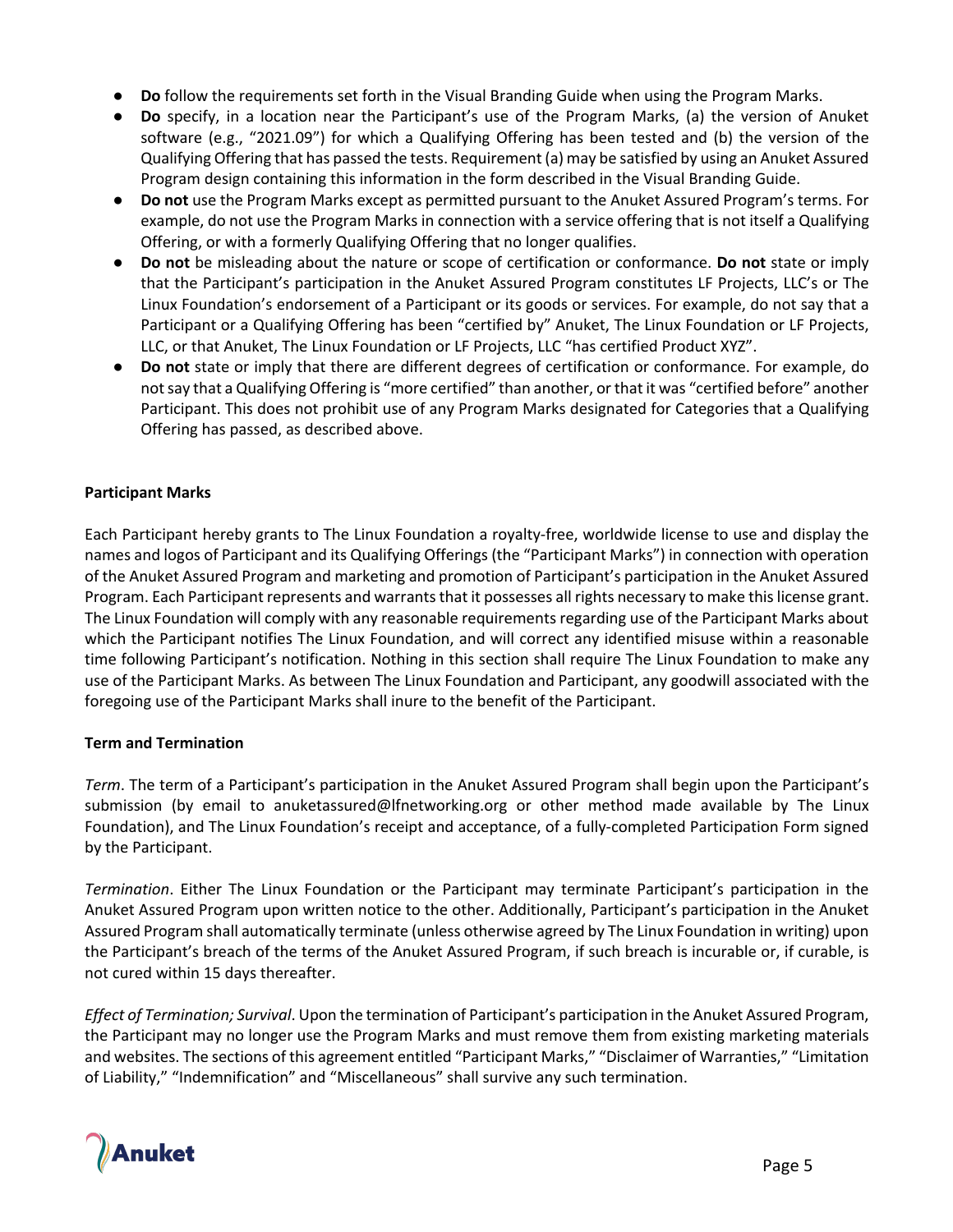#### **Disclaimer of Warranties**

THE LINUX FOUNDATION AND LF PROJECTS, LLC MAKE NO EXPRESS OR IMPLIED WARRANTIES WITH RESPECT TO THE ANUKET ASSURED PROGRAM, THE PROGRAM MARKS, EITHER TO PARTICIPANT OR TO ANY THIRD PARTY, INCLUDING BUT NOT LIMITED TO THE WARRANTIES OF MERCHANTABILITY, FITNESS FOR A PARTICULAR PURPOSE, TITLE, OR NON-INFRINGEMENT OF ANY THIRD PARTY INTELLECTUAL PROPERTY RIGHTS. ANY DISCLAIMERS AND INDEMNITIES SET FORTH IN THE TRADEMARK USAGE GUIDELINES ARE ALSO DEEMED TO BE INCORPORATED HEREIN. A PARTICIPANT'S PARTICIPATION IN THE ANUKET ASSURED PROGRAM DOES NOT CONSTITUTE ANY FORM OF ENDORSEMENT BY THE LINUX FOUNDATION OR LF PROJECTS, LLC OF ANY PARTICIPANT OR ITS QUALIFYING OFFERINGS, AND THE LINUX FOUNDATION AND LF PROJECTS, LLC MAKE NO EXPRESS OR IMPLIED WARRANTIES WITH RESPECT THERETO. THE ANUKET ASSURED PROGRAM IS OFFERED "AS-IS", "AS-AVAILABLE" AND "WITH ALL FAULTS."

## **Limitation of Liability**

TO THE MAXIMUM EXTENT PERMITTED BY APPLICABLE LAW, THE LINUX FOUNDATION AND LF PROJECTS, LLC SHALL NOT BE LIABLE FOR ANY DAMAGES, INCLUDING DIRECT, INDIRECT, SPECIAL, CONSEQUENTIAL, EXEMPLARY OR PUNITIVE DAMAGES, ARISING OUT OF OR RELATING TO THE ANUKET ASSURED PROGRAM OR ANY PARTICIPANT'S PARTICIPATION THEREIN. IF ANY DAMAGES ARE NOT EXCLUDED UNDER APPLICABLE LAW PURSUANT TO THE PRECEDING SENTENCE, THEN IN NO EVENT SHALL THE LINUX FOUNDATION'S AND LF PROJECTS, LLC'S LIABILITY FOR ANY SUCH DAMAGES EXCEED ANY FEES PAID TO THE LINUX FOUNDATION AND LF PROJECTS, LLC BY THE PARTICIPANT SOLELY FOR PARTICIPATION IN THE ANUKET ASSURED PROGRAM. THE FOREGOING LIMITATIONS OF LIABILITY ARE AN ESSENTIAL BASIS OF THE DECISION TO OFFER THE ANUKET ASSURED PROGRAM AND THE PARTICIPANT'S PARTICIPATION THEREIN, AND SHALL APPLY REGARDLESS OF THE LEGAL THEORY UPON WHICH DAMAGES MAY BE CLAIMED; REGARDLESS OF WHETHER A PARTY KNEW OR SHOULD HAVE KNOWN OF THE POSSIBILITY OF SUCH DAMAGES; AND REGARDLESS OF WHETHER THE FOREGOING LIMITATIONS OF LIABILITY CAUSE ANY REMEDY TO FAIL IN ITS ESSENTIAL PURPOSE.

#### **Indemnification**

By electing to participate in the Anuket Assured Program or to make any use of the Program Marks, each Participant agrees to indemnify, defend and hold harmless The Linux Foundation and LF Projects, LLC, together with their affiliates and each of their respective employees, officers and directors, from and against any and all losses, liabilities, damages and penalties, and all related costs and expenses (including reasonable attorneys' fees) arising from (1) the Participant's breach of the terms of the Anuket Assured Program, (2) any third party claims that may arise in any manner by reason of Participant's use of the Program Marks with the Participant's Qualifying Offerings or the Participant's other goods and services, and (3) any third-party claim relating to the Participant's Qualifying Offerings or the Participant's other goods and services, including without limitation any product liability claim.

#### **Miscellaneous**

These Terms and Conditions, together with the other documents referenced herein, constitute the entire agreement between any Participant and The Linux Foundation and LF Projects, LLC regarding Participant's participation in the Anuket Assured Program. These Terms and Conditions and the other documents referenced herein may be modified from time to time by The Linux Foundation, and updated versions will be made available from the Anuket Assured Program website. Participant's continued participation in the Anuket Assured Program or continued use of the Program Marks constitutes Participant's acceptance of all such modifications.